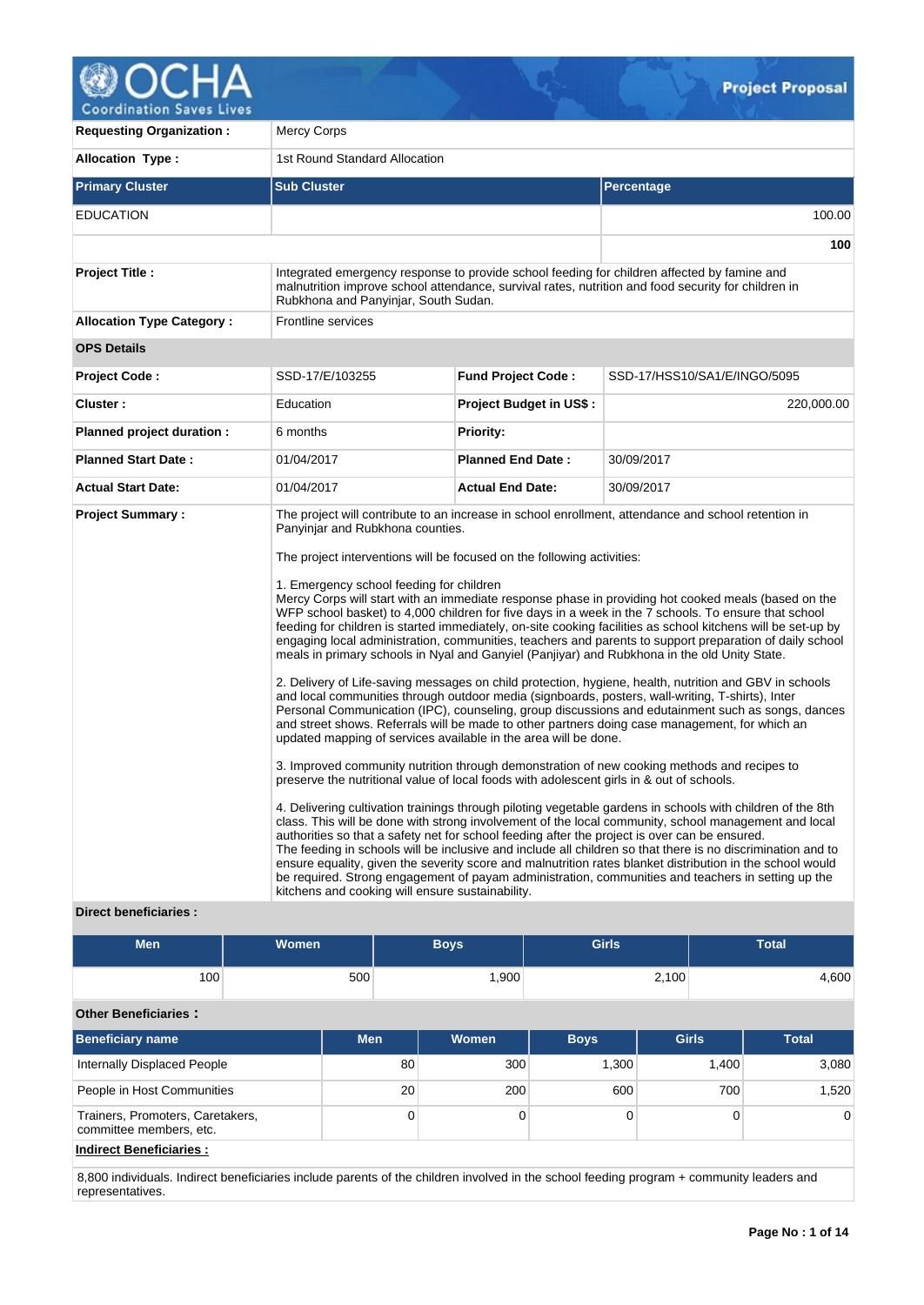### **Catchment Population:**

70,000

### **Link with allocation strategy :**

Link with allocation strategy: This project completely aligns with the overarching aim of the SSHF first standard allocation to provide a vital and timely injection of resources into the most critical frontline activities in the 2017 HRP, through emergency school feeding to focus on preventing deaths, diseases and cognitive underdevelopment.

The project will contribute to improve school attendance, survival rates, nutrition and food security by promoting emergency school feeding and mainstreaming child protection, hygiene, health and GBV for 4,000 children in Rubkhona and Panyinjar (both Nyal and Ganyiel). While promoting school attendance and retention the project will also contribute to lower the risk of abuse and exploitation of children including child labor, early marriage and forced recruitment into armed groups.

All the two proposed counties have been identified as priority counties in the allocation strategy and the proposed key activities are the top priority activities in the allocation strategy. We are already implementing EiE in Rubkhona and Panyinjar, so we will be able to start immediately through our strong technical and operational capacity while being complementary to already available resources.

#### **Sub-Grants to Implementing Partners :**

| <b>Partner Name</b>                                   | <b>Partner Type</b> | <b>Budget in US\$</b> |
|-------------------------------------------------------|---------------------|-----------------------|
|                                                       |                     |                       |
| Other funding secured for the same project (to date): |                     |                       |

| <b>Other Funding Source</b> | <b>Other Funding Amount</b> |
|-----------------------------|-----------------------------|
|                             |                             |

### **Organization focal point :**

| <b>Name</b>      | <b>Title</b>                       | <b>Email</b>           | <b>IPhone</b>    |
|------------------|------------------------------------|------------------------|------------------|
| Deepmala Mahla   | <b>Country Director</b>            | dmahla@mercycorps.org  | +211(0)923213904 |
| Francesco Lanino | Director of Programs               | flanino@mercycorps.org | +211 956183147   |
| Sandy Tsai       | M&E/Program<br>Development Manager | stsai@mercycorps.org   | +211956183152    |

#### **BACKGROUND**

### **1. Humanitarian context analysis**

The humanitarian situation continued to deteriorate because of the ongoing conflict in different areas of South Sudan. The food security situation continues to deteriorate, with 4.9 million (about 42% of population) estimated to be severely food insecure (IPC Phases 3, 4, and 5), from February to April 2017. This is projected to increase to 5.5 million people, (47% of the national population) at the height of the 2017 lean season in July. The magnitude of these food insecure populations is unprecedented across all periods.

In Greater Unity, some counties are classified in Famine or high likelihood/risk of Famine. In January 2017, Leer County was classified in Famine, Koch at elevated likelihood that Famine was happening and Mayendit had avoided Famine through delivery of humanitarian assistance. Panyijiar was in Phase 4 (Emergency) in January and is likely to avoid a Famine if the humanitarian assistance is delivered as planned from February to July 2017. With consistent, adequate, and timely humanitarian interventions, the Famine classification could be reversed with many lives saved. Acute malnutrition remains a major public health emergency in South Sudan and food insecurity is expected to reach massive proportions in 2017.

Children are seriously affected by both the conflict and the famine, with school drop-out mostly related to food insecurity for boys. While not in school children, are more of being exposed to violence, exploitation, forces recruitment and child labor. More than one million children under age 5 are estimated to be acutely malnourished, including more than 273,600 who are severely malnourished.

#### **2. Needs assessment**

As of November 2016, approximately 1,173,000 school aged children and teachers have been affected by the ongoing humanitarian crisis in South Sudan. Out of 5,883 schools in the country, 1,066 are not functioning. This puts children aged 3-18 years (47.75 % of total population displaced) at risk of losing opportunity to access education opportunities. The larger percentage of affected population are from the GUN States (Upper Nile, Unity, Jonglei), Lakes, Central and Western Equatoria as well as Western Bahr el Ghazal States. Nationally, one in three schools across the country are not functioning. According to the State Ministry of Education, pre-crisis in 2013 Rubkona County in Unity had 31 functioning primary schools with 27,500 pupils. Many schools to date have not re-opened their doors. The on-going and re-occurring mass displacement has created a severe education and human development gap in the lives of children and adolescents who are less prepared to engage in healthy life skills, seek livelihoods and practice peace-building attitudes and behaviors.

Through Mercy Corps' current UNICEF EiE 2017 program , 71,802 children aged 3 – 19 years have been enrolled and are attending Mercy Corps schools in Bentiu PoC, Rubkhona County and in Nyal and Ganyel (Panyijiar County).

According to one of the latest report presented and disseminated by the Education Cluster, one of the main reason for children to not attending or dropping out of schools is 'food insecurity". Now, Panyijiar was in Phase 4 (Emergency) in January and is likely to avoid a Famine if the humanitarian assistance is delivered as planned from February to July 2017. With consistent, adequate, and timely humanitarian interventions, the Famine classification could be reversed with many lives saved. Rubhona County faces a similar situation. Acute malnutrition remains a major public health emergency in South Sudan and food insecurity is expected to reach massive proportions in 2017 directly affecting children.

Mercy Corps has already identified 20 possible schools where to run the school feeding programs in Rubhkona, Nyal and Ganyel. The 7 most vulnerable will be considered in the most affected locations with the highest % of children dropping out of school due food insecurity and health reasons in coordination with the existing Nutrition and health partners.

### **3. Description Of Beneficiaries**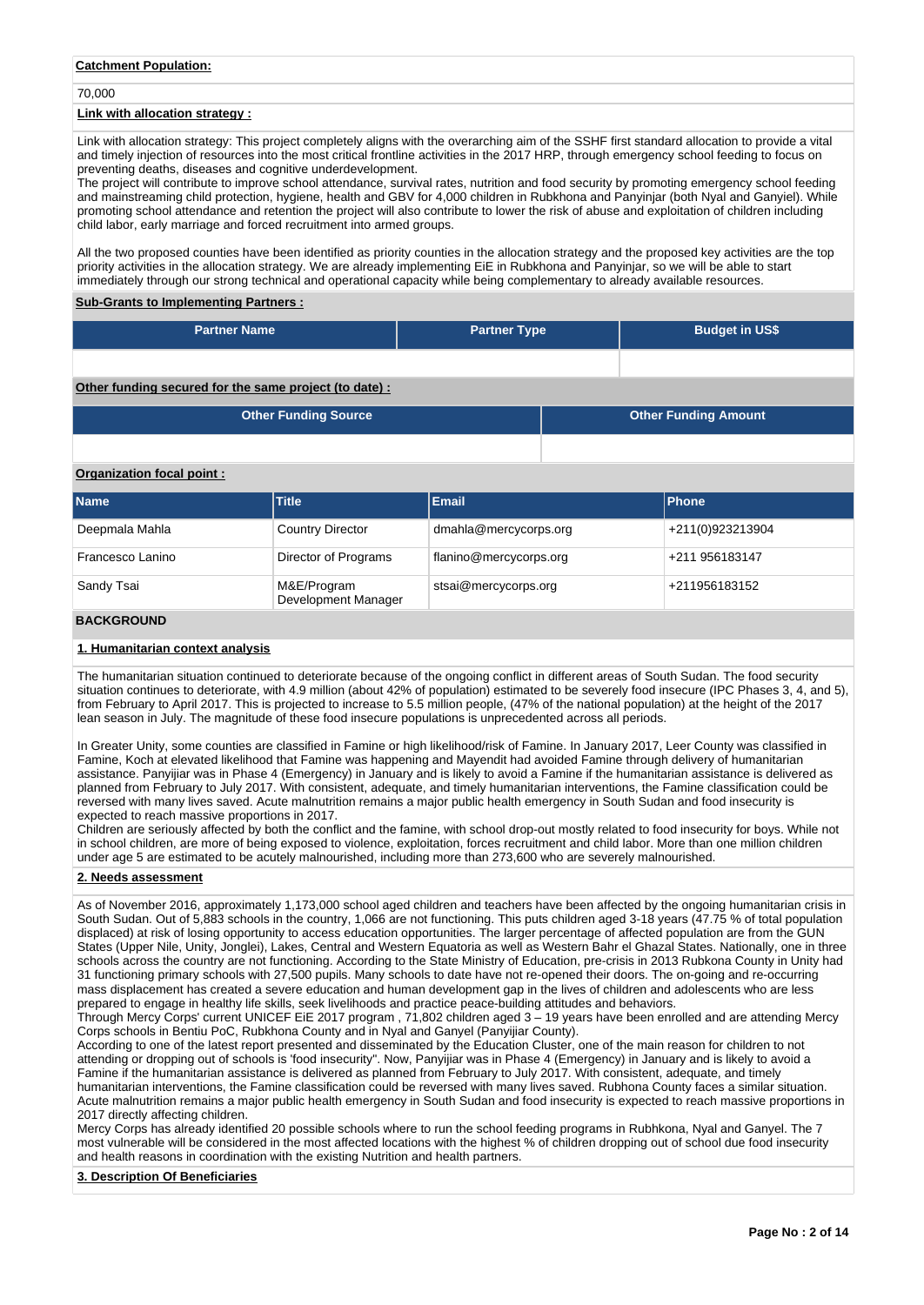Beneficiaries will be identified through engagement with the local education county authorities and teachers at county and Payam level and existing nutrition and health partners. Mercy Corps already have a positive working relationship with the local authorities due to the previous and current education in emergencies programs implemented in the local areas as well as the current FSL and WASH programms serving around 55,000 individuals across Rubkhona and Panjiyar. Mercy Corps will also engage with the IDP communities to identify the most suitable schools.

The project will target 4,000 (6-12) children in Nyal, Ganyel, Rubkhona areas particularly affected by high food insecurity levels following the below criteria:

• % of children in school and out of school

• Reasons for dropping school

• Protection concerns for children

Related 500 PTAs, Teachers and Parents will be involved in the proposed program activities.

Indirect beneficiaries will be the parents of the children involved in the school feeding programs,local communities and representatives from local communities.

Catchment population is the current population in living in the identified areas in Bentiu town, Nyal and Ganyel.

### **4. Grant Request Justification**

Conflict and natural disasters such as drought put children and youth at further risk of abuse exploitation, recruitment into armed groups and harmful practices such as child marriage. With high level of food insecurity and acute loss of assets children are obliged to drop out of school to help families provide food. By promoting emergency school feeding the project will contribute to school retention and increase school enrolment and lower the risk for children to be exposed to violence and recruitment. School feeding activities will also engage parents and will promote positive nutrition practices and cooperative, collaborative relations among households with children enrolled in primary schools. Lifesaving messages will be disseminated among children and parents on child protection concerns, hygiene and nutrition issues. Referral to specialized services will be ensured if children at risk will be identified.

Mercy Corps will also complement the school feeding program with training and sensitization on alternative cooking methods and food preservation for both parents and adolescents in school. Vegetable gardens and micro-gardens will be also promoted in target schools engaging children of the 8th class. Supporting children with nutritious meals and integrated messaging and referrals on child protection, hygiene, health, nutrition and GBV is extremely critical given the multi displacement in Panyinjar and Rubkona increasing number of IDPs in Panyinjar, and Panyinjar being in Phase 4 as per IPC.

Link with allocation strategy: This project completely aligns with the overarching aim of the SSHF first standard allocation to provide a vital and timely injection of resources into the most critical frontline activities in the 2017 HRP, through emergency school feeding to focus on preventing deaths, diseases and cognitive underdevelopment.

The project will contribute to improve school attendance, survival rates, nutrition and food security by promoting emergency school feeding and mainstreaming child protection, hygiene, health and GBV for 4,000 children in Rubkhona and Panyinjar (both Nyal and Ganyiel). While promoting school attendance and retention the project will also contribute to lower the risk of abuse and exploitation of children including child labor, early marriage and forced recruitment into armed groups.

All the two proposed counties have been identified as priority counties in the allocation strategy and the proposed key activities (as the school feeding component) are the top priority activities in the allocation strategy.

This project will be dovetailed to our current EiE project in Rubkona and Panyinjar. The messaging will be integrated in the current learning materials and training, the same teachers will be engaged so there will be no addition incentives, most of the staff in the current EiE will be engaged so there will be minimal staff hired under this project. Mercy Corps is also implementing emergency WASH response in Rubkona and Panyinjar and transportation and warehousing would be aligned, and project staff and support staff covering finance, admin, procurement and logistics will be shared to maximize the resources. Mercy Corps is also currently supporting traders in Nyal, Ganyiel and Rubkhona with an unconditional cash transfer program that will guide and facilitate the delivery of food supplies in the related markets.

#### **5. Complementarity**

In the EiE 2016 program, Mercy Corps has achieved the following results in the targeted areas in Rubkona and Panjiyar:

- 51,901 children aged 3 18 years enrolled and attending schools in Bentiu PoC, Bentiu Town, Ding Ding, Nyal and Ganyliel (19,086 female, 32,815 male)
- 78 TLS established TLS construction in Bentiu PoC, and Panyinjar County in Unity State
- 109 TLS' renovated TLS rehabilitation/maintenance.

- 492 PTA members trained

- 754 teachers supporrted and trained
- 10,000 exercise books distributed to the learners in Bentiu PoC, Bentiu Town, and Ding Ding
- 4 ECD centres established in 2 schools in Bentiu PoC and 2 schools in Panyijiar.
- 396 secondary school children enrolled who were supported with educational materials
- 3 youth centers established in Bentiu POC.

In current 2017 EiE program Mercy Corps will continue working in the current target location of Rubkona county (Bentiu town, Dingding, Bentiu PoC (Sector 1, 2 and 3) and expand to locations beyond Bentiu (Kaljak, Dhorbor, Nhialdu). In Panyinjiar, Mercy Corps will maintain operations in the currrent programme locations of Nyal, Kol, Mayom, Pathiel, Garbek, Ganyiel, Thornhom, Tiap, Jiech, Pachar, Pachienjok, Pariel and Pachak, and will expand services to target beneficaries in Chuk Payam and Panynjiar Headquarters. Mercy Corps will target populations across these two counties, which have suffered from the catastrophic distruption in education service delivery , in line with the Education Cluster objectives for the 2017 Humanitarian Response Plan and with a scaled up response in terms of MHPSS, protection and peacebuilding to address the cluster objectives (SO1: Access to safe and protective learning, SO2: Strengthened cognitive skills of children and youth through education in emergency inclusive of ECD, basic education, and youth education, and SO3: protection through increased access to psychosocial support, life skills, and referral pathways). Particular emphasis will be given in facilitating acces to the Accelerated Learning Program, as the prolonged conflict has significantly affected education opportunities among the affected population across genders and age brackets. Young mothers and men that have missed education opportunities in their early age would utilize this window of opportunity to have access to the learning facilities provided by Mercy Corps mostly in the afternoon after the morning shift for ALP Learners, a total of 600 (500 females) learners will have access to these opportunity in both Rubkona and Panyinjiar.

Furthermore, Mercy Corps is engaged in peace education and targeted livelihood programming that closes gaps for young people who have been out of the school system in addition to the psycho-social distress they have suffered from cycles of crisis and displacement which will be addressed further through the set-up of child friendly spaces (CFS).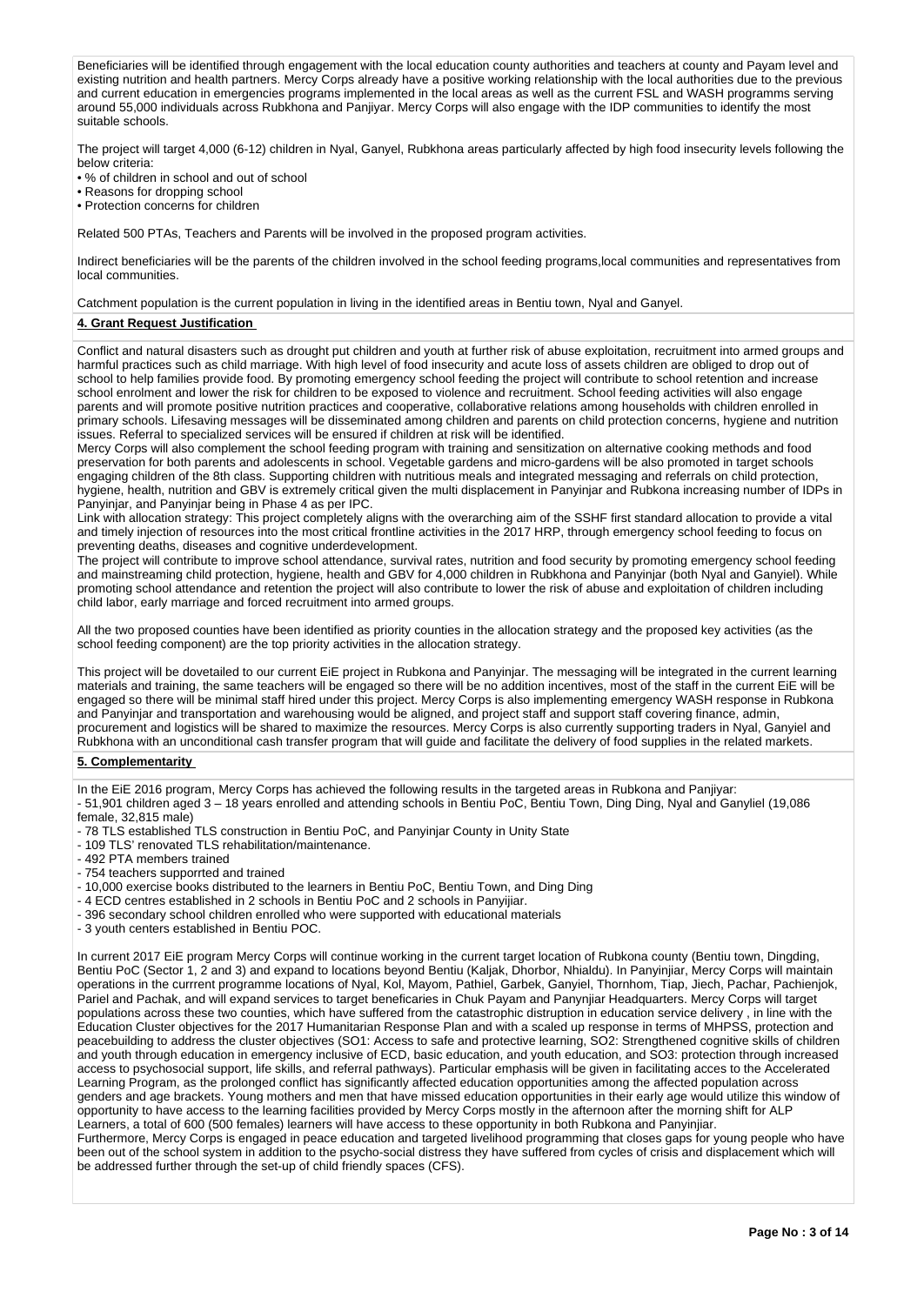# **Overall project objective**

The project will contribute to increase school enrollment and decrease school drop out in project target areas by ensuring emergency school feeding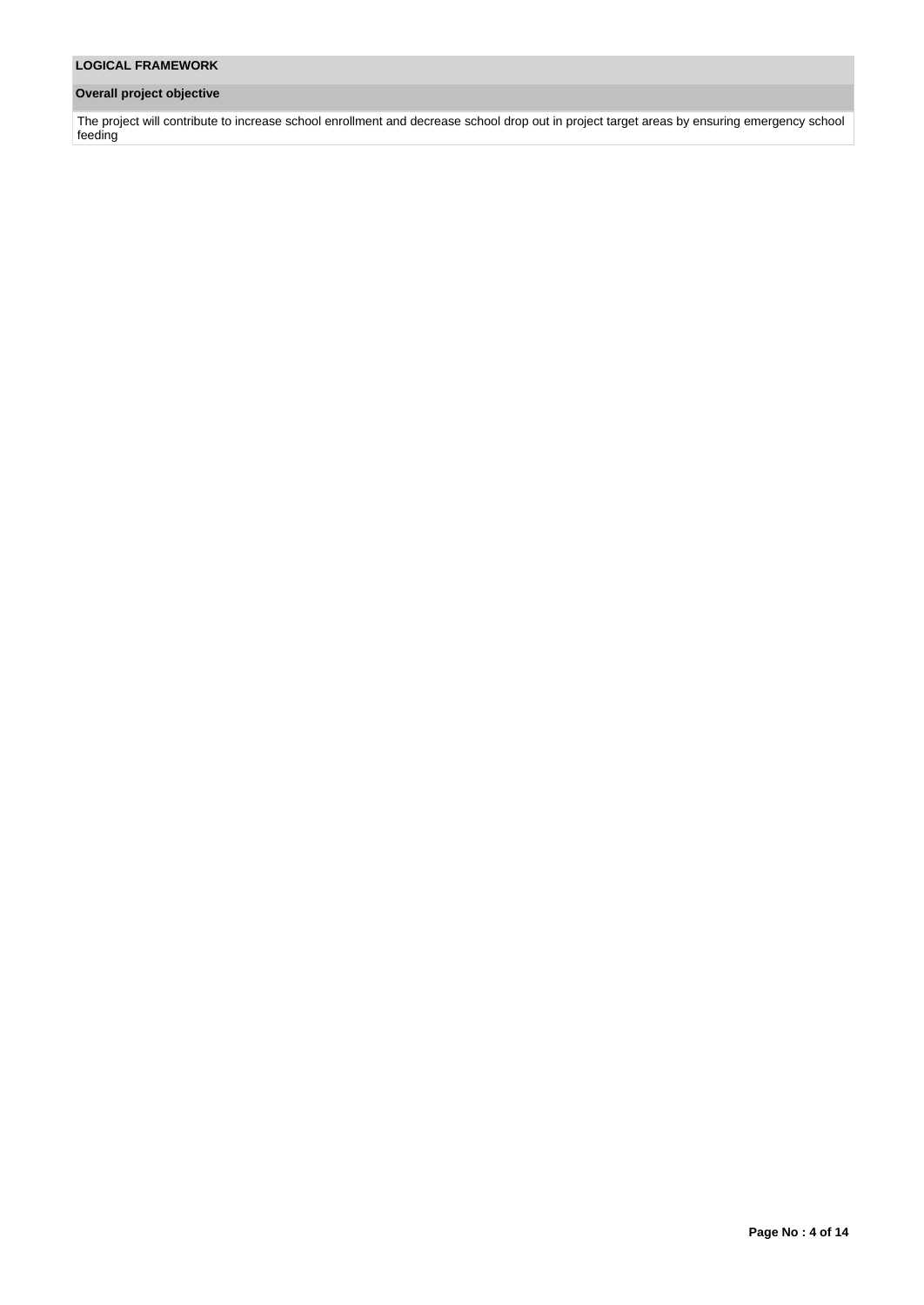| <b>EDUCATION</b>                                                                                           |                                                                                                      |                                 |  |  |  |  |  |  |  |
|------------------------------------------------------------------------------------------------------------|------------------------------------------------------------------------------------------------------|---------------------------------|--|--|--|--|--|--|--|
| <b>Cluster objectives</b>                                                                                  | Strategic Response Plan (SRP) objectives                                                             | <b>Percentage of activities</b> |  |  |  |  |  |  |  |
| Crisis-affected girls and boys (3-18 yrs) have<br>access to safe, healing and inclusive learning<br>spaces | SO1: Save lives and alleviate the suffering of<br>those most in need of assistance and<br>protection | 60                              |  |  |  |  |  |  |  |
| Cognitive skills of crisis affected children (3-<br>18 yrs) are strengthened.                              | SO3: Support at-risk communities to sustain<br>their capacity to cope with significant threats       | <b>20</b>                       |  |  |  |  |  |  |  |
| Risks to crisis-affected girls and boys (3-18)<br>are reduced.                                             | SO3: Support at-risk communities to sustain<br>their capacity to cope with significant threats       | 20                              |  |  |  |  |  |  |  |

**Contribution to Cluster/Sector Objectives :** This proposed program is in line with Education Cluster priorities by protecting crisis-affected children from threats as famine and increasing access to quality education in emergencies. The project will contribute to increasing school enrollment, attendance and school retention in Panjiyar (Nyal and Ganyel) and Rubkhona counties.

### **Outcome 1**

Improve the attendance and retention of 4,000 children in 7 schools

# **Output 1.1**

### **Description**

Ready and hot cooked meals (based on the WFP school basket) provided to 4,000 children for five days a week in 7 schools

### **Assumptions & Risks**

Children remain able to attend school and hot cooked meals contribute to retention and increased attendance

### **Indicators**

|                                     |                                                                       |                                                                                                                                         | <b>End cycle beneficiaries</b> |       |           |           | <b>End</b><br>cycle |
|-------------------------------------|-----------------------------------------------------------------------|-----------------------------------------------------------------------------------------------------------------------------------------|--------------------------------|-------|-----------|-----------|---------------------|
| Code                                | <b>Cluster</b>                                                        | <b>Indicator</b>                                                                                                                        | <b>Men</b>                     | Women | Boys      | Girls     | <b>Target</b>       |
| Indicator 1.1.1                     | <b>EDUCATION</b>                                                      | [Frontline] Number of boys and girls receiving<br>emergency school feeding                                                              |                                |       | 1,90<br>0 | 2,10<br>0 | 4,000               |
|                                     | Means of Verification: emergency school feeding records               |                                                                                                                                         |                                |       |           |           |                     |
| Indicator 1.1.2                     | <b>EDUCATION</b>                                                      | Number of training sessions for capacity building<br>of local authorities to assist in the establishment<br>of school feeding           |                                |       |           |           | 18                  |
|                                     | <b>Means of Verification</b> : Training reports and participant lists |                                                                                                                                         |                                |       |           |           |                     |
| Indicator 1.1.3                     | <b>EDUCATION</b>                                                      | Number of PTA members and teachers trained<br>and able to oversee the provision of hot cooked<br>meals and hygiene practices.           |                                |       |           |           | 200                 |
|                                     |                                                                       | Means of Verification: Training reports and observation checklists.                                                                     |                                |       |           |           |                     |
| Indicator 1.1.4                     | EDUCATION                                                             | Number of PTA members and teachers trained<br>and able to oversee the provision of hot cooked<br>meals and hygiene practices.           |                                |       |           |           | 200                 |
|                                     |                                                                       | Means of Verification: Training reports and observation checklists.                                                                     |                                |       |           |           |                     |
| <b>Activities</b><br>Activity 1.1.1 |                                                                       |                                                                                                                                         |                                |       |           |           |                     |
|                                     |                                                                       | 7 on-site cooking facilities established as school kitchens in 7 schools                                                                |                                |       |           |           |                     |
| Activity 1.1.2                      |                                                                       |                                                                                                                                         |                                |       |           |           |                     |
|                                     |                                                                       | Community mobilization and training for PTA, school management, local administration on the importance of attendance and school feeding |                                |       |           |           |                     |
| Activity 1.1.3                      |                                                                       |                                                                                                                                         |                                |       |           |           |                     |
|                                     |                                                                       | 200 PTA and teachers trained on provision of hot cooked meals and hygiene practices                                                     |                                |       |           |           |                     |
| Activity 1.1.4                      |                                                                       |                                                                                                                                         |                                |       |           |           |                     |
|                                     | 4,000 children will receive food at school                            |                                                                                                                                         |                                |       |           |           |                     |
| Output 1.2                          |                                                                       |                                                                                                                                         |                                |       |           |           |                     |
| <b>Description</b>                  |                                                                       |                                                                                                                                         |                                |       |           |           |                     |
|                                     |                                                                       | 14 sustainable cultivation training delivered to 1,200 pupils and teachers                                                              |                                |       |           |           |                     |
| <b>Assumptions &amp; Risks</b>      |                                                                       |                                                                                                                                         |                                |       |           |           |                     |
|                                     |                                                                       | Security situation remains stable enough to allow gardens to yield food and pupils to harvest                                           |                                |       |           |           |                     |
| completion                          |                                                                       | Trainings empower pupils and teachers to maintain existing vegetable gardens and establish new vegetable gardens after programme        |                                |       |           |           |                     |
|                                     |                                                                       | Mercy Corps will provide seeds and tools from the current FSL program                                                                   |                                |       |           |           |                     |
|                                     |                                                                       |                                                                                                                                         |                                |       |           |           |                     |

### **Indicators**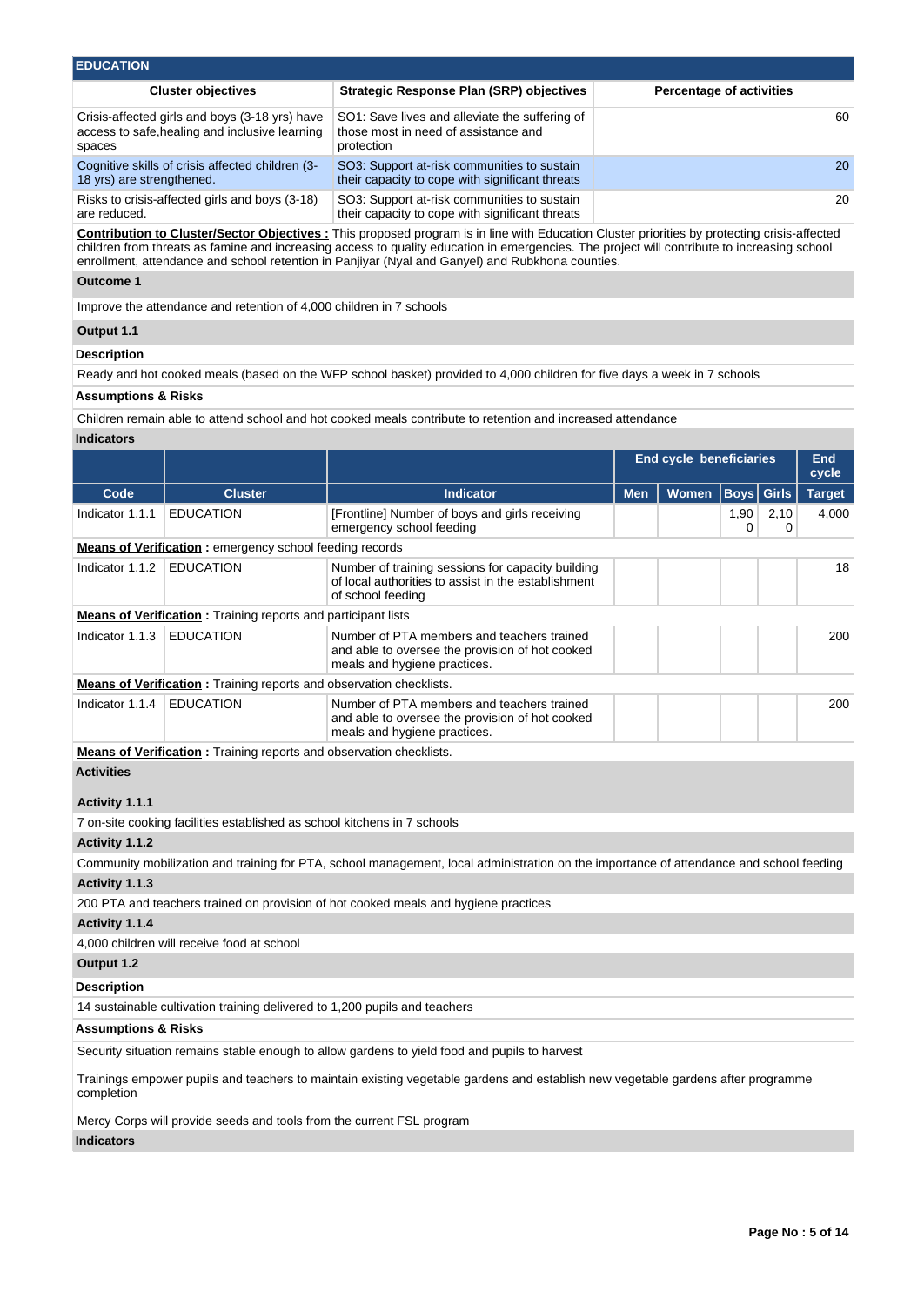|                                     |                                                                                 |                                                                                                                                  | <b>End cycle beneficiaries</b> | End<br>cycle                   |      |              |               |
|-------------------------------------|---------------------------------------------------------------------------------|----------------------------------------------------------------------------------------------------------------------------------|--------------------------------|--------------------------------|------|--------------|---------------|
| Code                                | <b>Cluster</b>                                                                  | <b>Indicator</b>                                                                                                                 | <b>Men</b><br><b>Women</b>     |                                | Boys | <b>Girls</b> | <b>Target</b> |
| Indicator 1.2.1                     | <b>EDUCATION</b>                                                                | [Frontline] Number of Temporary Learning Spaces<br>secured                                                                       |                                |                                |      |              | 7             |
|                                     | <b>Means of Verification:</b> Project report and photos                         |                                                                                                                                  |                                |                                |      |              |               |
| Indicator 1.2.2                     | <b>EDUCATION</b>                                                                | Number of pupils and teachers trained on<br>cultivation techniques                                                               |                                |                                |      |              | 1,200         |
|                                     | <b>Means of Verification:</b> Training reports                                  |                                                                                                                                  |                                |                                |      |              |               |
| Indicator 1.2.3                     | <b>EDUCATION</b>                                                                | Number of demonstration plots that are active and<br>overseen by teachers and students                                           |                                |                                |      |              | 7             |
|                                     | <b>Means of Verification:</b> Observation and quality of cultivation checklists |                                                                                                                                  |                                |                                |      |              |               |
| <b>Activities</b><br>Activity 1.2.1 |                                                                                 |                                                                                                                                  |                                |                                |      |              |               |
|                                     | Establish 7 demonstration plots in 7 different schools                          |                                                                                                                                  |                                |                                |      |              |               |
| <b>Activity 1.2.2</b>               |                                                                                 |                                                                                                                                  |                                |                                |      |              |               |
|                                     | Conduct 14 trainings on sustainable cultivation within targeted schools         |                                                                                                                                  |                                |                                |      |              |               |
| Activity 1.2.3                      |                                                                                 |                                                                                                                                  |                                |                                |      |              |               |
| <b>Outcome 2</b>                    |                                                                                 | Information, Education, and Communication materials on cultivation, nutrition and school feeding disseminated                    |                                |                                |      |              |               |
|                                     |                                                                                 |                                                                                                                                  |                                |                                |      |              |               |
|                                     | Improve the nutrition of school-going children                                  |                                                                                                                                  |                                |                                |      |              |               |
| Output 2.1                          |                                                                                 |                                                                                                                                  |                                |                                |      |              |               |
| <b>Description</b>                  |                                                                                 |                                                                                                                                  |                                |                                |      |              |               |
|                                     |                                                                                 | 14 demonstrations covering new cooking methods that improve nutritional potential of local foods, reaching up to 1000 pupils.    |                                |                                |      |              |               |
| <b>Assumptions &amp; Risks</b>      |                                                                                 |                                                                                                                                  |                                |                                |      |              |               |
|                                     |                                                                                 | School-going children are able to attend demonstrations and influence household cooking practices                                |                                |                                |      |              |               |
| <b>Indicators</b>                   |                                                                                 |                                                                                                                                  |                                |                                |      |              |               |
|                                     |                                                                                 |                                                                                                                                  |                                | <b>End cycle beneficiaries</b> |      |              | End<br>cycle  |
| Code                                | <b>Cluster</b>                                                                  | <b>Indicator</b>                                                                                                                 | <b>Men</b>                     | <b>Women</b>                   | Boys | Girls        | <b>Target</b> |
| Indicator 2.1.1                     | <b>EDUCATION</b>                                                                | [Frontline] Number of children who have<br>developed live-saving and life skills that are<br>relevant and immediately applicable |                                |                                | 0    | 300          | 300           |
|                                     | <b>Means of Verification:</b> Training assessment report                        |                                                                                                                                  |                                |                                |      |              |               |
| Indicator 2.1.2   EDUCATION         |                                                                                 | Number of school children who report using the<br>new cooking methods                                                            |                                |                                |      |              | 300           |
|                                     |                                                                                 | <b>Means of Verification</b> : Training and post-training assessment reports, project monitoring visits                          |                                |                                |      |              |               |
| <b>Activities</b>                   |                                                                                 |                                                                                                                                  |                                |                                |      |              |               |
| Activity 2.1.1                      |                                                                                 |                                                                                                                                  |                                |                                |      |              |               |
|                                     |                                                                                 | Demonstrations detailing new cooking methods and recipes held in schools, targeting adolescent girls in particular.              |                                |                                |      |              |               |

# **Outcome 3**

Improve community understanding of child protection, hygiene, health, nutrition and GBV

# **Output 3.1**

### **Description**

16 outdoor campaigns, inter-personal communication, counseling, group discussions and edutainment carried out within communities and schools

# **Assumptions & Risks**

Outdoor media, inter-personal communication, counseling, group discussions and edutainment support greater understanding of child protection, hygiene, health, nutrition and GBV.

### **Indicators**

|                 |                  |                                                                                                                                                                                | End cycle beneficiaries | End<br>cycle         |     |     |        |
|-----------------|------------------|--------------------------------------------------------------------------------------------------------------------------------------------------------------------------------|-------------------------|----------------------|-----|-----|--------|
| Code            | <b>Cluster</b>   | <b>Indicator</b>                                                                                                                                                               | <b>Men</b>              | Women   Boys   Girls |     |     | Target |
| Indicator 3.1.1 | <b>EDUCATION</b> | [Frontline] Number of youth engaged in<br>dissemination of life-saving messages on child<br>protection, hygiene, health, nutrition and GBV in<br>schools and local communities |                         |                      | 300 | 300 | 600    |

**Means of Verification :** IEC and BCC activities reports, project monitoring visits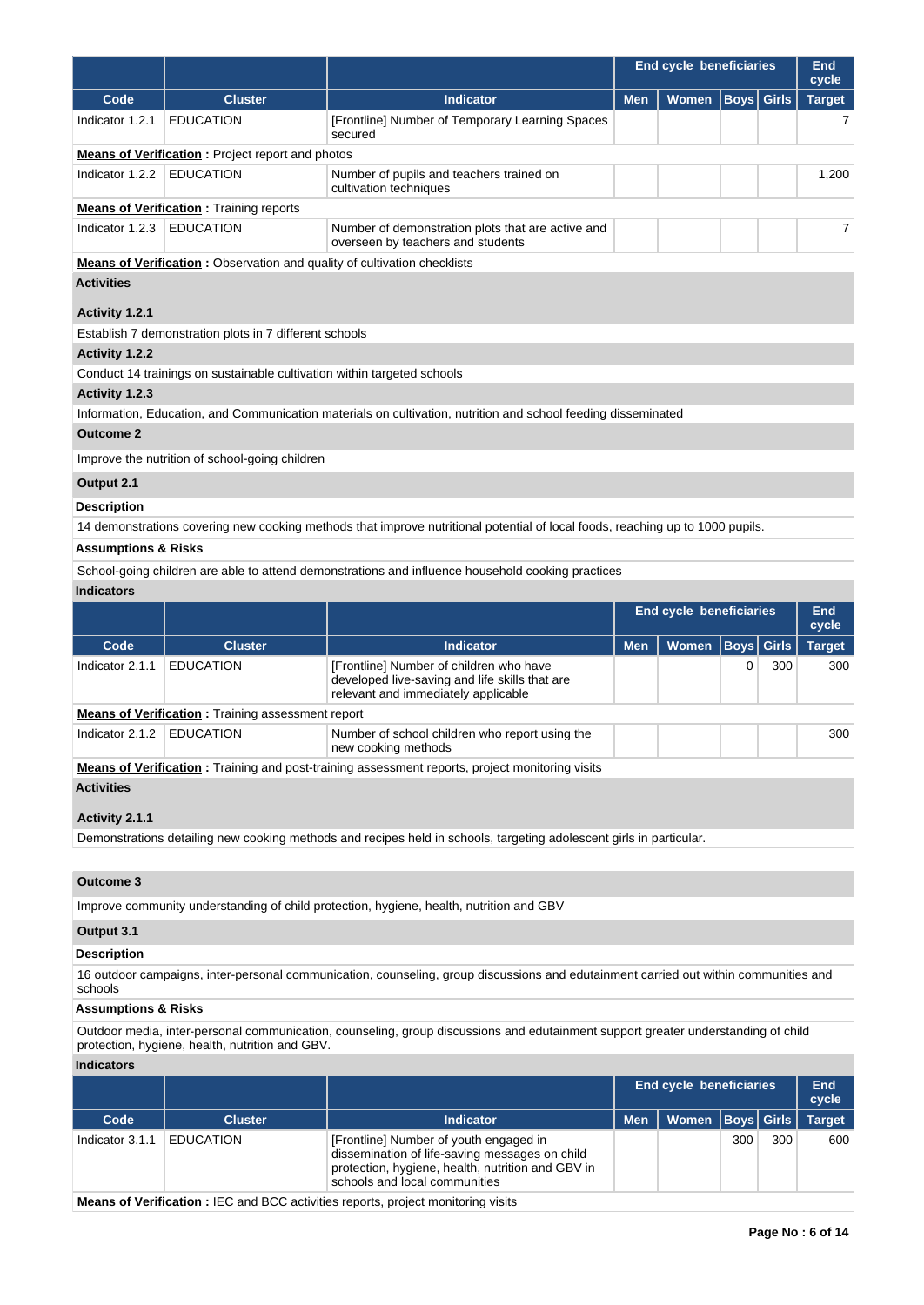| Indicator 3.1.2   | <b>EDUCATION</b>                                                       | [Frontline] Number of sensitization and community<br>mobilization sessions conducted on the<br>importance of girls education and GBV                                                   | 20 |
|-------------------|------------------------------------------------------------------------|----------------------------------------------------------------------------------------------------------------------------------------------------------------------------------------|----|
|                   | <b>Means of Verification:</b> Project activity reports                 |                                                                                                                                                                                        |    |
| Indicator 3.1.3   | <b>EDUCATION</b>                                                       | % of school children, teachers, and targeted<br>community members able to express at least 2<br>reasons of why girls' education is important, and 2<br>factors that contribute to GBV. | 80 |
|                   | <b>Means of Verification:</b> Training post-tests, small-scale surveys |                                                                                                                                                                                        |    |
| <b>Activities</b> |                                                                        |                                                                                                                                                                                        |    |
| Activity 3.1.1    |                                                                        |                                                                                                                                                                                        |    |
|                   | health, nutrition and combating GBV                                    | Interactive sessions with pupils to design signboards, posters, wall-writing, T-shirts that highlight the importance of child protection, hygiene,                                     |    |
| Activity 3.1.2    |                                                                        |                                                                                                                                                                                        |    |
|                   | Community mobilization sessions on girls education and GBV held        |                                                                                                                                                                                        |    |
| Activity 3.1.3    |                                                                        |                                                                                                                                                                                        |    |
|                   |                                                                        | Training of PTA, teachers on holding group discussions on child protection, hygiene, health, nutrition and GBV                                                                         |    |
| $A$ ctivity $2A$  |                                                                        |                                                                                                                                                                                        |    |

**Activity 3.1.4** 

Interactive sessions with pupils and teachers to develop songs, dances and street shows to cover the topics of child protection, hygiene, health, nutrition and GBV

**Additional Targets :** Number of Temporary Learning Spaces securedschools with demonstration gardens

Number of PTA, teachers able to understand child protection, hygiene, health, nutrition and GBV and able to map and disseminate referral pathways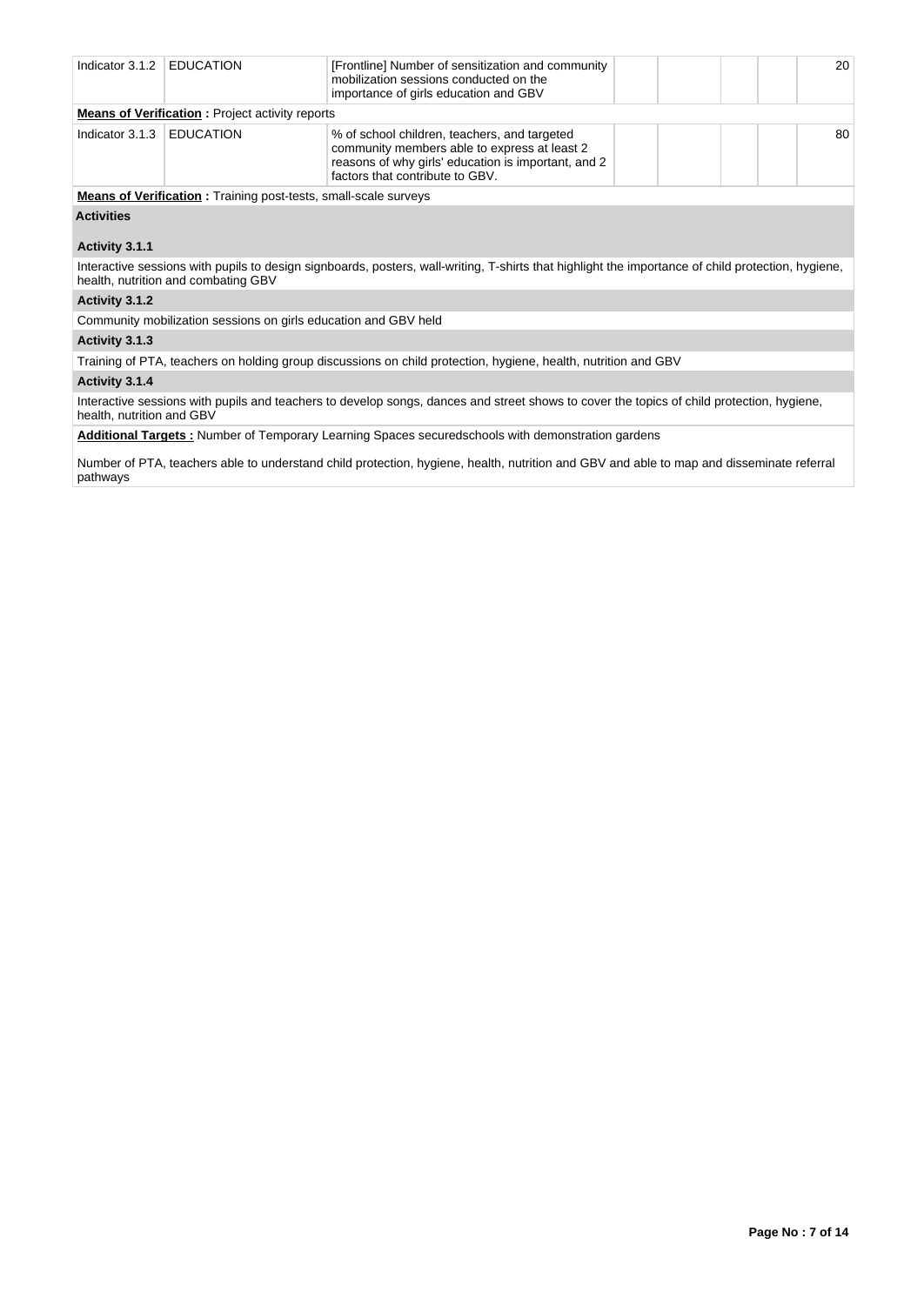### **Monitoring & Reporting plan**

#### Mercy Corps' internal M&E systems -

As the first step, an M&E workshop as part of the program launch internally helps program team understand the indicators committed to, essential and additional data to be collected at the start of the project and the success indicators. In addition to pupil enrollment data, participant attendance forms for trainings and field visit reports and photos will be important tools to measure performance, and are submitted to finance and compliance teams prior to issuing payments. The data collection plan will follow Mercy Corps South Sudan Office's M&E plan and protocols, in which data are collected and verified by Education Officers and Program Managers weekly, and submitted to the M&E team for further verification, processing and analysis. Spot checks of the data will be conducted on a bi-weekly basis by the M&E unit. Data analysis of routine data will be conducted by the M&E manager on a monthly basis, tracking the % achieved against the targets of our process indicators. For impact indicators, small-scale surveys and FGDs will be conducted (including post-monitoring distribution of supplies and items) at the beginning and end of the project to assess the achievement of the outcomes and objectives.

Mercy Corps works in partnership with local authorities, the school administration and the general community to gather key data on information on children's enrollment and school feeding, including gender disaggregated data, etc. Additionally case studies with direct beneficiaries and the larger community, helps gather qualitative information to highlight specific challenges such as cultural inhibitions, mindsets and attitudes towards children's malnutrition.

Mercy Corps has a robust and roving M&E team that will provide capacity building for field staff, highlighting tools for data collection, data quality and case studies that capture challenges, and share lessons learned during the program implementation with key actors both internally and externally.

### **Workplan**

| Activitydescription                                                                                                                                                                                           | Year | 1 | $\overline{2}$ | 3 | 4 | 5        | 6            | 7                       | 8            | 9               | 10 <sup>°</sup> | 12 |
|---------------------------------------------------------------------------------------------------------------------------------------------------------------------------------------------------------------|------|---|----------------|---|---|----------|--------------|-------------------------|--------------|-----------------|-----------------|----|
| Activity 1.1.1: 7 on-site cooking facilities established as school kitchens in 7<br>schools                                                                                                                   | 2017 |   |                |   | X | $\times$ |              |                         |              |                 |                 |    |
| Activity 1.1.2: Community mobilization and training for PTA, school management,<br>local administration on the importance of attendance and school feeding                                                    | 2017 |   |                |   | X | X        | $\mathsf{x}$ | $\mathsf{X}$            | $\mathsf{X}$ | $\mathsf{\chi}$ |                 |    |
| Activity 1.1.3: 200 PTA and teachers trained on provision of hot cooked meals and<br>hygiene practices                                                                                                        | 2017 |   |                |   |   | X        | X.           | XX                      |              | ΙX.             |                 |    |
| Activity 1.1.4: 4,000 children will receive food at school                                                                                                                                                    | 2017 |   |                |   |   | X        | $\times$     | $\mathsf{X}$            | $\mathsf{X}$ | <b>X</b>        |                 |    |
| Activity 1.2.1: Establish 7 demonstration plots in 7 different schools                                                                                                                                        | 2017 |   |                |   |   | X        | $\times$     | ΙX.                     | X.           | X               |                 |    |
| Activity 1.2.2: Conduct 14 trainings on sustainable cultivation within targeted<br>schools                                                                                                                    | 2017 |   |                |   |   | X        | X            | $\mathsf{I} \mathsf{X}$ | $\mathsf{X}$ | X               |                 |    |
| Activity 1.2.3: Information, Education, and Communication materials on cultivation,<br>nutrition and school feeding disseminated                                                                              | 2017 |   |                |   |   | X        | $\times$     | $\mathsf{X}$            | <b>X</b>     | X               |                 |    |
| Activity 2.1.1: Demonstrations detailing new cooking methods and recipes held in<br>schools, targeting adolescent girls in particular.                                                                        | 2017 |   |                |   |   |          | X            | ΙX.                     | X            | X               |                 |    |
| Activity 3.1.1: Interactive sessions with pupils to design signboards, posters, wall-<br>writing, T-shirts that highlight the importance of child protection, hygiene, health,<br>nutrition and combating GBV | 2017 |   |                |   |   | X        | $\times$     | ΙX.                     | <b>X</b>     | X               |                 |    |
| Activity 3.1.2: Community mobilization sessions on girls education and GBV held                                                                                                                               | 2017 |   |                |   |   | X        | $\times$     | Ιx.                     | <b>X</b>     | $\mathsf{x}$    |                 |    |
| Activity 3.1.3: Training of PTA, teachers on holding group discussions on child<br>protection, hygiene, health, nutrition and GBV                                                                             | 2017 |   |                |   |   | X        | $\mathsf{x}$ | $X$ $X$                 |              | X               |                 |    |
| Activity 3.1.4: Interactive sessions with pupils and teachers to develop songs,<br>dances and street shows to cover the topics of child protection, hygiene, health,<br>nutrition and GBV                     | 2017 |   |                |   |   |          | X            | IX.                     | X.           | X               |                 |    |
| <b>OTHER INFO</b>                                                                                                                                                                                             |      |   |                |   |   |          |              |                         |              |                 |                 |    |
| <b>Accountability to Affected Populations</b>                                                                                                                                                                 |      |   |                |   |   |          |              |                         |              |                 |                 |    |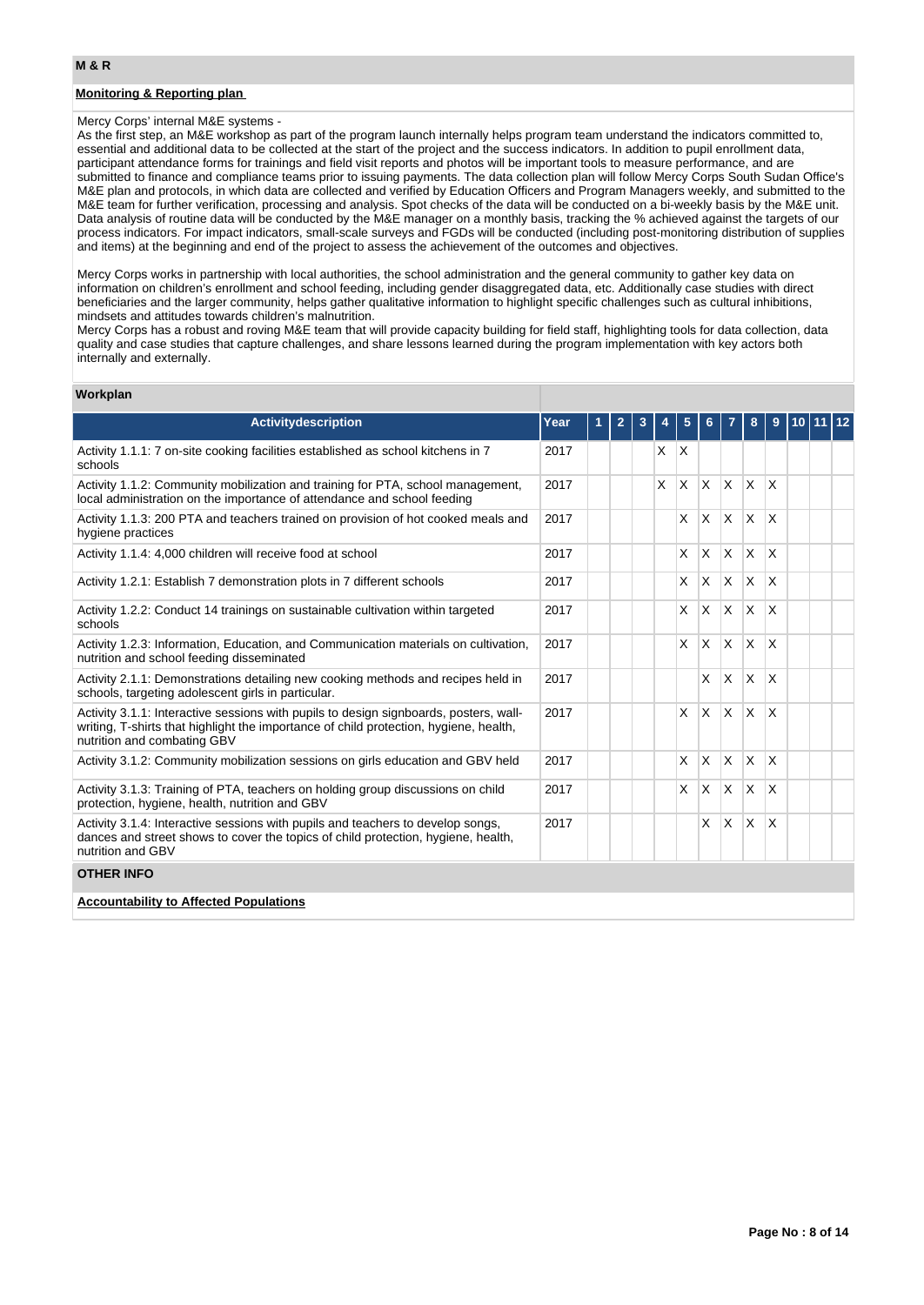Mercy Corps is committed to preventing all forms of exploitation and abuse. We will create accessible and effective reporting mechanisms so that our beneficiaries and the communities in which we work are able to report disturbing situations or behaviors related to our staff, partners or programs, as well as any unlawful situations and behaviors. Community Accountability Reporting Mechanisms are an essential part of Mercy Corps' commitment to excellence and integrity. Effective reporting mechanisms are important in empowering individuals to report concerns and to feel confident that their complaint will be reviewed and addressed.

Every team member in Mercy Corps is required to ensure that all community members and/or beneficiaries have access to mechanisms that enable them to report a complaint\* and/or concern about Mercy Corps' programs, team members and/or partners. What are examples of complaints and what happens once a complaint is received? The types of complaints covered by these guidelines include team member misconduct, instances of sexual exploitation and abuse as well as program implementation concerns. Once a complaint is received, it will be evaluated in keeping with the guidelines of Mercy Corps' Protection from Exploitation and Abuse (PSEA) & Child Safeguarding policies and practices, Code of Conduct, and Program Management standards. Resolution will depend largely upon the circumstances of the complaint.

#### Additional information about the resolution process.

CARMs are confidential, transparent and accessible; Mercy Corps uses methods such as secure boxes, informal gatherings—allowing community members to communicate a complaint confidentially during an event or get-together, questionnaires, private appointments allowing beneficiaries and community members the option of speaking privately with the Focal Point. Due to the nature of some complaints, it might be best to include another team member (perhaps in-country leadership) in the meeting, to ensure there is more than one person as witness to the complaint. There is no "one-size fits all" approach to the design of a mechanism. Even within the same state of Unity, mechanisms will vary by location and depending on the main make-up of the population residing there, for example, considering the dynamics between host and IDP communities and the culturally (and locally) acceptable forums for providing open and candid feedback. Mercy Corps will work with the community to determine the best feedback mechanisms - in the current RECOVER Programme funded by DFID in Panyinjar, Village Committees (VCs) act as the focal point for the community and have a large input into determining the most vulnerable people within the community, those who should be prioritized for cash transfers as they are especially vulnerable or have specific needs which makes it difficult for them to access other forms of assistance, for example the disabled (PWDs). Mercy Corps will take into account the existing relationship with the village committees when implementing this program but will also seek to implement the best CARM which is appropriate for the children and teacher/PTA beneficiaries.

### **Implementation Plan**

No components will be implemented by sub partners. Mercy Corps will be the sole implementing organization. The two existing Mercy Corps Education Program managers based in Panjiyar and Rubkhona that will deal with the donor and the running of the program in co-ordination. There will also be Program officers who will deal with the day to day operations of the program. The Project Officers will be working in the community on a daily basis taking supporting implementation and monitoring and reporting. Food supplies will be procured locally since Mercy Corps is providing a grants to traders to bring food supplies in each location. In case of lack of food supplies in the field locations, Mercy Corps will procure them in Juba and move them by truck/charter flight. Mercy Corps also be contracting flight services to take materials from Juba to Panyijiar.

In terms of co-ordination with other agencies in Panyijiar County, Mercy Corps will work with IRC, German Agro Action and WFP to maximize the effect of the intervention. Children with signs of high malnutrition will be also referred to the existing nutrition and health partners.

### **Coordination with other Organizations in project area**

**Name of the organization Areas/activities of collaboration and rationale** 

### **Environment Marker Of The Project**

#### **Gender Marker Of The Project**

2a-The project is designed to contribute significantly to gender equality

#### **Justify Chosen Gender Marker Code**

The project will ensure gender is mainstreamed throughout all the activities and the focus on achieving higher enrollment and attendance rates will emphasis on girls. The specific needs of boys and girls have been taken into consideration while planning the project activities. The project will promote gender equality by ensuring that the different challenges of boys and girls to access school opportunities are tackled. Girls and boys school attendance will be promoted. Mothers and fathers will be equally engaged in project activities.Life-saving messages disseminated will be gender sensitive.

Mercy Corps will sensitize communities to the importance of girls' access to education, especially in emergencies and will ensure that women, girls, boys and men actively participate in education meetings and in trainings through paying attention to appropriate meeting timings and locations and single-sex meetings. We will engage women and men in school-related activities such as school feeding, arranging escorts to school, parents' mobilization, and will engage the community, especially women and girls, in the design and location of cooking facilities.

Mercy Corps will include gender aspects in the initial assessment and ongoing monitoring, and will collect and analyze all data related to education by sex and age. There will be regular consultation with women, girls, boys and men as part of monitoring and evaluation activities.

#### **Protection Mainstreaming**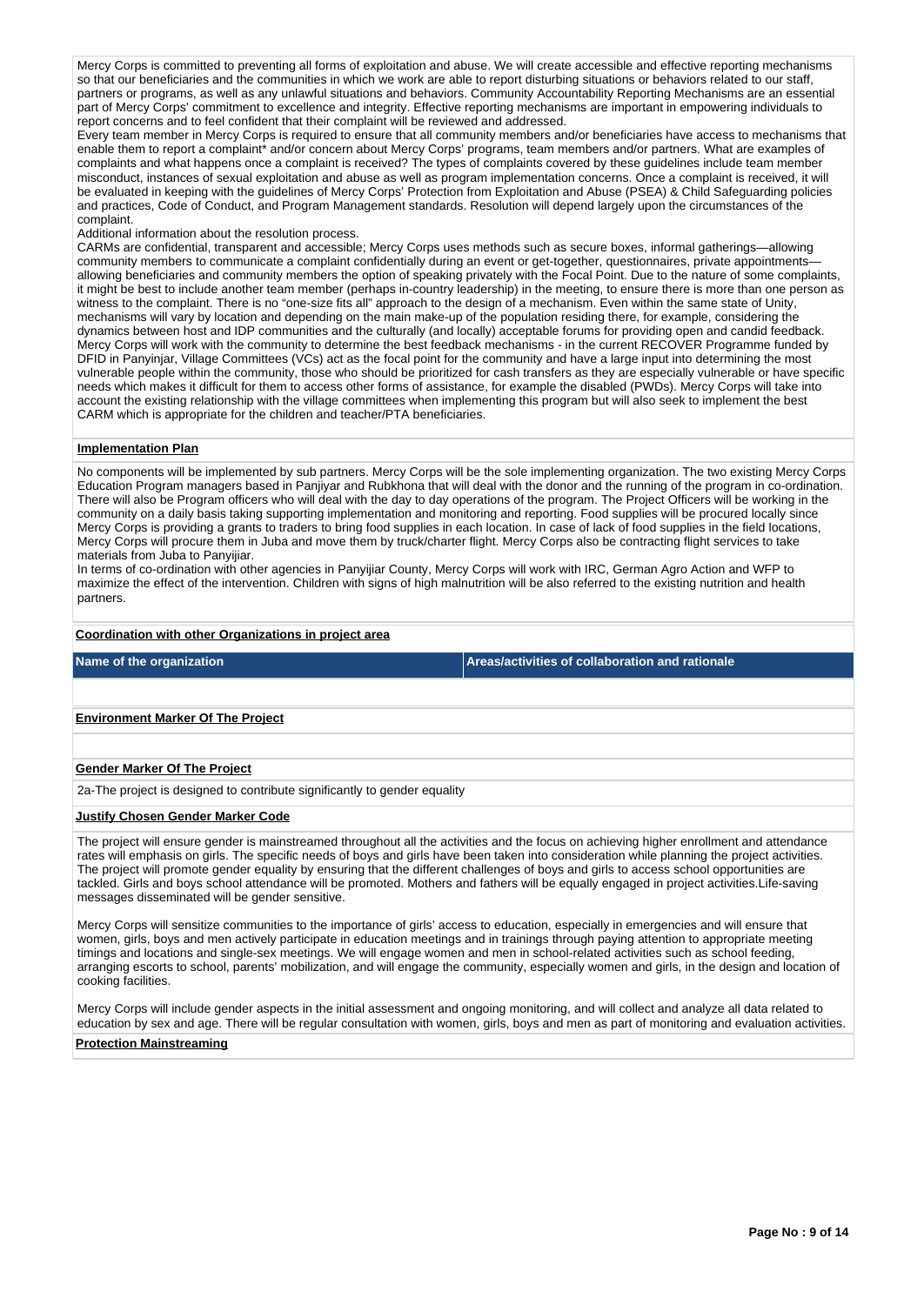The backdrop of Mercy Corps EiE intervention is a highly insecure, volatile social, political and economic environment, where abuses and rights violations of women, youth, children, the disabled and elderly are well documented.

In the proposed program, Mercy Corps will seek to limit harm to these children by putting systems in place that enable a close monitoring of the situation of target beneficiaries and communities, and the effective management of complaints. Mercy Corps staff will regularly attend and contribute to the meetings of the South Sudan protection cluster and support the operationalization of the latter's annual work plan and strategy in areas where Mercy Corps has competencies, like EiE, WASH and livelihoods.

All program activities will be guided by the humanitarian principles of ensuring non-discrimination and the safety, dignity and integrity of assisted groups.

Guiding Principles

• A comprehensive risk mitigation strategy will be put in place during program start up and revisited and adapted on a quarterly basis in response to the evolving security situation.

• A diverse team composition (gender, age, ethnicity etc.) will ensure adequate access to program related goods, services and opportunities by beneficiaries.

• A regional gender advisor and/or protections specialist will provide technical support to teams

• The program will invest in capacity building for staff (gender and protection mainstreaming training and tool development) to ensure that they have the knowledge, capacity and skills needed to implement gender-sensitive and protection-related activities.

• Monitoring and evaluation systems are engendered. Teams set gender-related targets and regularly collect sex and age disaggregated and gender sensitive data.

• Protection monitoring and community complaints mechanisms (CCM) are established and include processes for effectively handling incidents of gender based violence, corruption and sexual exploitation and abuse and/or referring cases on to competent authorities or colleague agencies.

Our Commitment to Protecting our Beneficiaries from Sexual Exploitation and Abuse Sexual exploitation and abuse refers to abuses of power by aid workers when beneficiaries are required to provide sexual favors in exchange for humanitarian assistance. Sexual Exploitation and Abuse are grounded in gender inequality. When community members, and especially women, adolescent girls and children, are displaced, lack options to supplement basic requirements and/or are excluded from involvement in community decision-making or education, they may become extremely vulnerable to abuse and exploitation. We uphold the highest commitment to the safety of our program participants. We have zero tolerance for any team member behavior that results in the exploitation or abuse of beneficiaries. We expect every team member to follow the six core principles to prevent sexual exploitation and abuse.

### **Country Specific Information**

#### **Safety and Security**

Mercy Corps has in place a full Security Management Plan and Risk Matrix (Updated January 2017) for Unity State and specifically for Bentiu/Rubkhona, Nyal and Ganyiel. See the attachments under the documents folder. Programming Scenarios Rubkhona / Panjiyar also attached.

As the security situation in Koch, Leer and Mayiandit remains deteriorated and some humanitarian agencies have evacuated these areas. In southern Unity state there is evidence of populations fleeing into Panyijiar due to further violence and now, food insecurity. Panyijiar has become the hub of IDPs from surrounding counties which is considered relatively safer to live and to receive humanitarian assistance. Panyijiar is the most conducive environment for programming in the near and foreseeable future and Mercy Corps have been able to continue program there throughout the last 3 years.

Mercy Corps have been able to continue program there throughout the conflict periods (May/June 2015). The local authorities have protected Mercy Corps properties and compounds. All the Mercy Corps local staff is hired locally and in case on evacuation of international staff, the local Mercy Corps will be able to keep running the proposed activities.

Mercy Corps has a security manager that constantly monitor the security situation in the targeted location with recurrent field visits to update the Security Management Plan and Risk Matrix.

Contingency Planning: If the Critical Assumptions are violated and the security situation severely deteriorates over the course of the grant cycle, Mercy Corps will revert to an acute, emergency response based on the two scenarios below.

Scenario 1: no humanitarian access outside the Bentiu PoC; increase influx in IDPs to Bentiu PoC due to insecurity, lack of food and lack of services; no humanitarian access in Nyal and Ganyiel in Panjiyar. Increase influx in IDPs to Panjiyar from Leer and Jonglei. • Activities for consideration

o Fast response to distribute ready food for children after gaps are identified and with FSL/Education cluster coordination

o Scale up of ready food for children distributions via Log-clusters

o In case massive Cholera Outbreak scale up of intensive hygiene promotion on handwashing, safe water collection and storage, use of latrines, hygienic cooking

o Reallocation of funds for new schools that have access and with a high concentration of IDPs.

o More intensive collaboration with health and nutrition partners to address diarrheal disease and usual outbreaks of typhoid, cholera, Hep E o More intensive collaboration with GBV partners on protection concerns

Scenario 2: limited, minimal access outside the Bentiu PoC; IDPs trapped in hard to reach areas; influx of IDPs to Bentiu PoC site and to Nyal and Ganyiel;

• Activities for consideration:

o Activities listed in Scenario 1 to be considered for Mercy Corps schools inside the PoC

o Scale up of ready food for children distributions via Log clusters and with humanitarian partner coordination outside the in Rubkhona and Paniivar.

Consider emergency ready food for children distributions drops or 12-hour distributions in hard to reach areas with a team of Mercy Corps Education team to pass messages during distributions

o If mobile teams/Rapid Response Teams are feasible for a short period of time (1 week deployment for example), advocate for a joint health, FSL, Education, WASH deployment to address food insecurity related vulnerabilities and unhygienic practices, conduct emergency ready food for children distributions as feasible

#### **Access**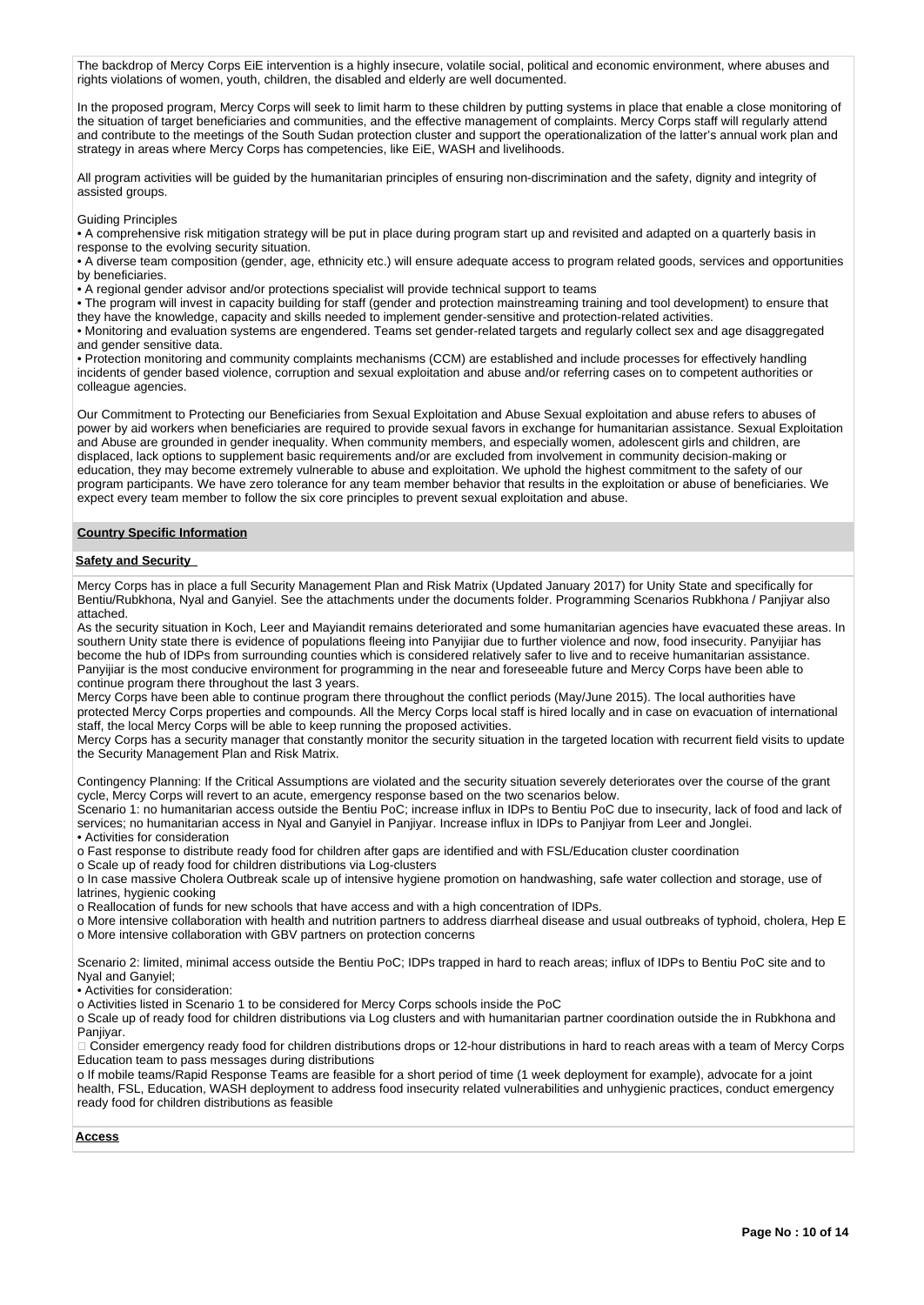The space for humanitarian action in the state, especially in southern Unity in recent months, has been limited. However, Rubkhona and Panyinjar remains conducive for programming and continued engagement with the Access Working Group (AWG) and OCHA will enables Mercy Corps refine its approach to access issues in this fluctuating context.

Mercy Corps is represented at the Access Working Group (AWG) at OCHA which provides a strong platform for the senior management team to consolidate both internal and external co-ordination around operational and bureaucratic access issues. The group also maintains a reporting mechanism for INGOs to feedback on specific access constraints and rally the support of OCHA to engage national and local actors on issues.

Mercy Corps regularly reports on issues which could impede future access to vulnerable populations, the situation in northern and southern Unity fluctuates, and Mercy Corps will conduct contingency planning should the security situation deteriorate, as MC has done elsewhere. Mercy Corps has his own compound in Nyal and Ganyiel from where we will run proposed program activities.

Mercy Corps has his own pre-fabs and office inside the humanitarian hub in the Bentiu PoC. Mercy Corps will move on daily basis from the PoC to the school sites using Mercy Corps vehicles and in coordination with the security system in place for INGO in Bentiu.

# **BUDGET**

| Code             | <b>Budget Line Description</b>                                                                                                                                                                                                                                            |   | D / S Quantity | Unit<br>cost          | <b>Duration</b><br>Recurran | $\frac{9}{6}$<br>charged | <b>Total Cost</b> |  |
|------------------|---------------------------------------------------------------------------------------------------------------------------------------------------------------------------------------------------------------------------------------------------------------------------|---|----------------|-----------------------|-----------------------------|--------------------------|-------------------|--|
|                  |                                                                                                                                                                                                                                                                           |   |                |                       | ce                          | to CHF                   |                   |  |
|                  | <b>Staff and Other Personnel Costs</b>                                                                                                                                                                                                                                    |   |                |                       |                             |                          |                   |  |
| 1.1              | International Support Staff (including Fringe Benefits)                                                                                                                                                                                                                   | S | 6              | 444.4<br>1            | 130                         | 3.00                     | 10,399.19         |  |
|                  | Juba based (attached excel file - full explanation to budget line)                                                                                                                                                                                                        |   |                |                       |                             |                          |                   |  |
| 1.2              | National Support Staff (including Fringe Benefits)                                                                                                                                                                                                                        | S | 19             | 1,324<br>.94          | 6                           | 3.00                     | 4,531.29          |  |
|                  | Juba based (attached excel file - full explanation to budget line)                                                                                                                                                                                                        |   |                |                       |                             |                          |                   |  |
| 1.3              | National Program Staff (including Fringe Benefits)                                                                                                                                                                                                                        | D | 3              | 1,166<br>.00          | 6                           | 100.00                   | 20,988.00         |  |
|                  | Bentiu and Panjiyar based (attached excel file - full explanation to budget line)                                                                                                                                                                                         |   |                |                       |                             |                          |                   |  |
| 1.4              | National Support Staff (including Fringe Benefits)                                                                                                                                                                                                                        |   | 27             | 906.7<br>9            | 6                           | 3.00                     | 4,407.00          |  |
|                  | Bentiu and Panjiyar based (attached excel file - full explanation to budget line)                                                                                                                                                                                         |   |                |                       |                             |                          |                   |  |
|                  | <b>Section Total</b>                                                                                                                                                                                                                                                      |   |                |                       |                             |                          | 40,325.48         |  |
|                  | Supplies, Commodities, Materials                                                                                                                                                                                                                                          |   |                |                       |                             |                          |                   |  |
| 2.1              | Program stationary and training materials                                                                                                                                                                                                                                 | D |                | 1   1,000<br>.00      | 1                           | 100.00                   | 1,000.00          |  |
|                  | (attached excel file - full explanation to budget line)                                                                                                                                                                                                                   |   |                |                       |                             |                          |                   |  |
| 2.2              | Food per child per month                                                                                                                                                                                                                                                  | D | 4000           | 6.00                  | 5                           | 100.00                   | 120,000.00        |  |
|                  | (attached excel file - full explanation to budget line). Estimation of 0.3 USD per meal per child.                                                                                                                                                                        |   |                |                       |                             |                          |                   |  |
| 2.3              | Cooking tools                                                                                                                                                                                                                                                             | D |                | 7 500.0<br>$\Omega$   | 1                           | 100.00                   | 3,500.00          |  |
|                  | (attached excel file - full explanation to budget line). Pots/pans/utensils needed to set up kitchen in schools                                                                                                                                                           |   |                |                       |                             |                          |                   |  |
| 2.4              | program visibility                                                                                                                                                                                                                                                        | D |                | $1 \mid 1,200$<br>.00 | $\mathbf{1}$                | 100.00                   | 1,200.00          |  |
|                  | (attached excel file - full explanation to budget line). banners/t-shirt/posters                                                                                                                                                                                          |   |                |                       |                             |                          |                   |  |
|                  | <b>Section Total</b>                                                                                                                                                                                                                                                      |   |                | 125,700.00            |                             |                          |                   |  |
| <b>Equipment</b> |                                                                                                                                                                                                                                                                           |   |                |                       |                             |                          |                   |  |
| 3.1              | Laptops                                                                                                                                                                                                                                                                   | D |                | 3   1,050<br>.00      | 1                           | 100.00                   | 3,150.00          |  |
|                  | (attached excel file - full explanation to budget line) One laptop per newly hired program staff for direct program implementation.<br>These will be used for communication, monitoring and reporting. Costs based on estimated market prices from previous<br>purchases. |   |                |                       |                             |                          |                   |  |
| 3.2              | Megaphones                                                                                                                                                                                                                                                                | D |                | 3 120.0<br>0          | $\mathbf{1}$                | 100.00                   | 360.00            |  |
|                  | (attached excel file - full explanation to budget line). For training and campaigns events. Costs based on estimated market prices<br>from previous purchases.                                                                                                            |   |                |                       |                             |                          |                   |  |
|                  | <b>Section Total</b>                                                                                                                                                                                                                                                      |   |                |                       |                             |                          | 3,510.00          |  |
|                  | <b>Contractual Services</b>                                                                                                                                                                                                                                               |   |                |                       |                             |                          |                   |  |
| 4.1              | Air charter - 8 MT                                                                                                                                                                                                                                                        | D |                | 1   9,000<br>.00      | 1                           | 100.00                   | 9,000.00          |  |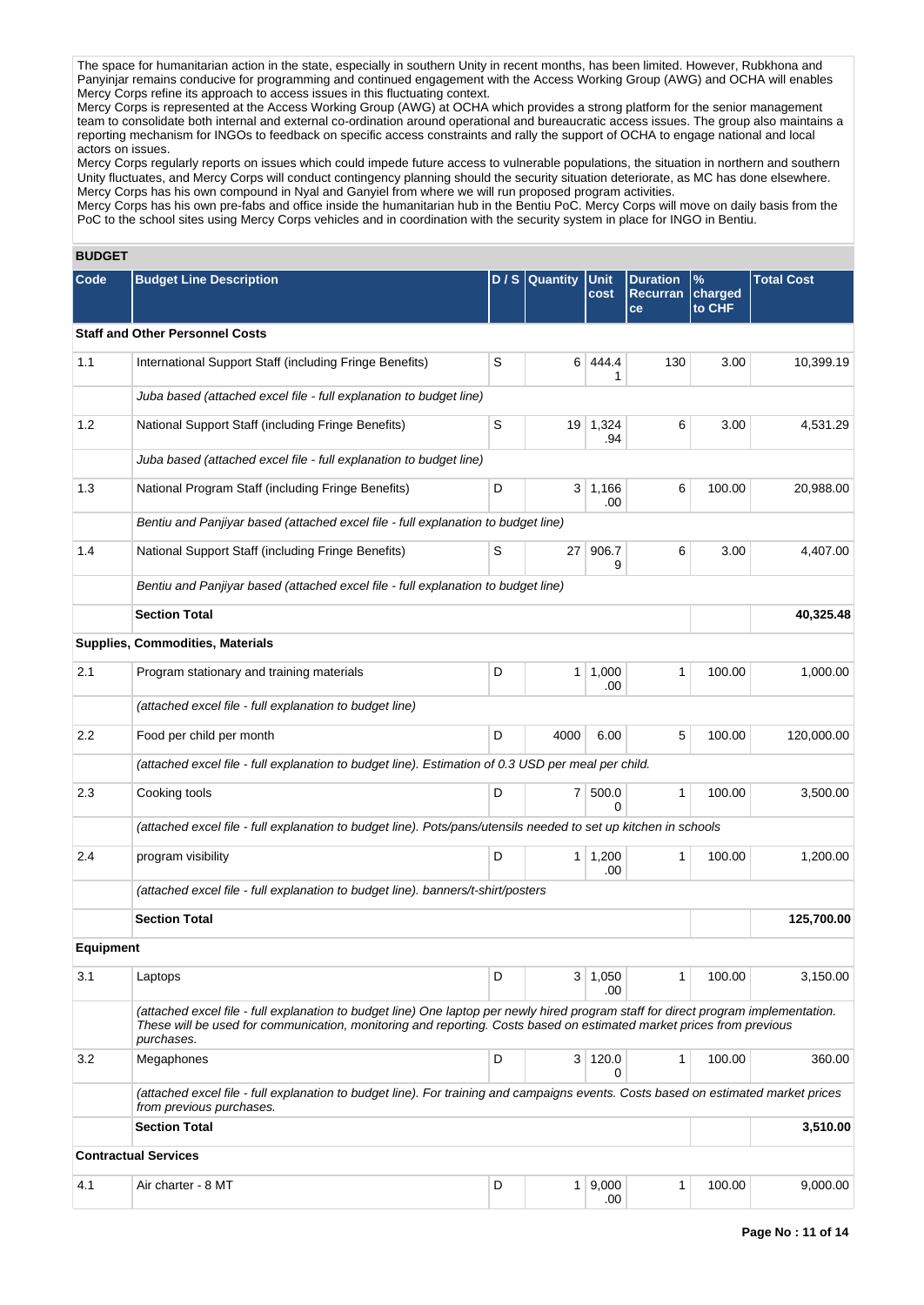|                         | (attached excel file - full explanation to budget line). Based on actual costs from contracting previous flights                                                                                                                                                                                                                                                                   |   |                |                        |   |        |            |
|-------------------------|------------------------------------------------------------------------------------------------------------------------------------------------------------------------------------------------------------------------------------------------------------------------------------------------------------------------------------------------------------------------------------|---|----------------|------------------------|---|--------|------------|
| 4.2                     | Air charter - 2 MT                                                                                                                                                                                                                                                                                                                                                                 | D |                | $1 \mid 5,400$<br>.00. | 2 | 100.00 | 10,800.00  |
|                         | (attached excel file - full explanation to budget line). ased on actual costs from contracting previous flights                                                                                                                                                                                                                                                                    |   |                |                        |   |        |            |
| 4.3                     | Casual labor                                                                                                                                                                                                                                                                                                                                                                       | D | 1 <sup>1</sup> | 200.0<br>0             | 6 | 100.00 | 1,200.00   |
|                         | (attached excel file - full explanation to budget line). Based on the currently daily salary scale in place in Rubhkona and Panjiyar<br>(3,4,5 USD per day per person according their skills). Casual Labors for the movements of programs materials to the different<br>field location/school sites. Estimation of 50 men/days per month at 4 usd per day.                        |   |                |                        |   |        |            |
|                         | <b>Section Total</b>                                                                                                                                                                                                                                                                                                                                                               |   |                |                        |   |        | 21,000.00  |
| <b>Travel</b>           |                                                                                                                                                                                                                                                                                                                                                                                    |   |                |                        |   |        |            |
| 5.1                     | Local & Domestic Per Diem - Bentiu/Panjiyar                                                                                                                                                                                                                                                                                                                                        | D | 1 <sup>1</sup> | 210.0<br>0             | 3 | 100.00 | 630.00     |
|                         | (attached excel file - full explanation to budget line)/ Accommodation costs for field staff in coming to Juba or to the field sites<br>including per diem                                                                                                                                                                                                                         |   |                |                        |   |        |            |
| 5.2                     | Local/Domestic Travel - Juba staff                                                                                                                                                                                                                                                                                                                                                 | D | 1 <sup>1</sup> | 550.0<br>0             | 3 | 100.00 | 1,650.00   |
|                         | (attached excel file - full explanation to budget line). UNHAS flight cost for Juba field staff monitoring program activities in the<br>different field sites.                                                                                                                                                                                                                     |   |                |                        |   |        |            |
| 5.3                     | Local/Domestic Travel - Field staff staff                                                                                                                                                                                                                                                                                                                                          | D | 1 <sup>1</sup> | 550.0<br>0             | 3 | 100.00 | 1,650.00   |
|                         | (attached excel file - full explanation to budget line). UNHAS flight costs for field staff coming to Juba for training/induction/                                                                                                                                                                                                                                                 |   |                |                        |   |        |            |
|                         | <b>Section Total</b>                                                                                                                                                                                                                                                                                                                                                               |   |                |                        |   |        | 3,930.00   |
|                         | <b>General Operating and Other Direct Costs</b>                                                                                                                                                                                                                                                                                                                                    |   |                |                        |   |        |            |
| 7.1                     | Gereral Administration and Office Running Cost                                                                                                                                                                                                                                                                                                                                     | S |                | $1 \mid 11,37$<br>2.22 | 6 | 3.00   | 2,047.00   |
|                         | Bentiu (attached excel file - full explanation to budget line). Based on actual operating costs averaged over a six month period.<br>Includes: daily labor, equip repairs/maint, vehicle fuel and maintenance, compound repairs/maintenance, generator fuel,<br>communication, printing, shipping, supplies, etc.                                                                  |   |                |                        |   |        |            |
| 7.2                     | Gereral Administration and Office Running Cost                                                                                                                                                                                                                                                                                                                                     | S |                | 1 5,866<br>.75         | 6 | 3.00   | 1,056.02   |
|                         | Panyinjar Nyal (attached excel file - full explanation to budget line). Based on actual operating costs averaged over a six month<br>period. Includes: daily labor, equip repairs/maint, vehicle fuel and maintenance, compound repairs/maintenance, generator fuel,<br>communication, printing, shipping, supplies, etc.                                                          |   |                |                        |   |        |            |
| 7.3                     | Gereral Administration and Office Running Cost                                                                                                                                                                                                                                                                                                                                     | S | 1              | 40,61<br>1.00          | 6 | 3.00   | 7,309.98   |
|                         | Juba (attached excel file - full explanation to budget line). Based on actual running costs (not including staff costs) for a mothly<br>average based on a 6 month period. Includes: daily labor, professional fees, equip repairs/maint, vehicle fuel and maintenance,<br>office rent, generator fuel, utilities, security services, communication, printing, shipping, supplies. |   |                |                        |   |        |            |
| 7.4                     | Gereral Administration and Office Running Cost                                                                                                                                                                                                                                                                                                                                     | S |                | 1 4,050<br>.00         | 6 | 3.00   | 729.00     |
|                         | Panyinjar Ganiyel (attached excel file - full explanation to budget line).Based on actual operating costs averaged over a six month<br>period. Includes: daily labor, equip repairs/maint, vehicle fuel and maintenance, compound repairs/maintenance, generator fuel,<br>communication, printing, shipping, supplies, etc.                                                        |   |                |                        |   |        |            |
|                         | <b>Section Total</b>                                                                                                                                                                                                                                                                                                                                                               |   |                |                        |   |        | 11,142.00  |
| <b>SubTotal</b>         |                                                                                                                                                                                                                                                                                                                                                                                    |   | 4,080.00       |                        |   |        | 205,607.48 |
| Direct                  |                                                                                                                                                                                                                                                                                                                                                                                    |   |                |                        |   |        | 175,128.00 |
| Support                 |                                                                                                                                                                                                                                                                                                                                                                                    |   |                |                        |   |        | 30,479.48  |
| <b>PSC Cost</b>         |                                                                                                                                                                                                                                                                                                                                                                                    |   |                |                        |   |        |            |
| <b>PSC Cost Percent</b> |                                                                                                                                                                                                                                                                                                                                                                                    |   |                |                        |   |        | 7.00       |
| <b>PSC Amount</b>       |                                                                                                                                                                                                                                                                                                                                                                                    |   |                |                        |   |        | 14,392.52  |
| <b>Total Cost</b>       |                                                                                                                                                                                                                                                                                                                                                                                    |   |                |                        |   |        | 220,000.00 |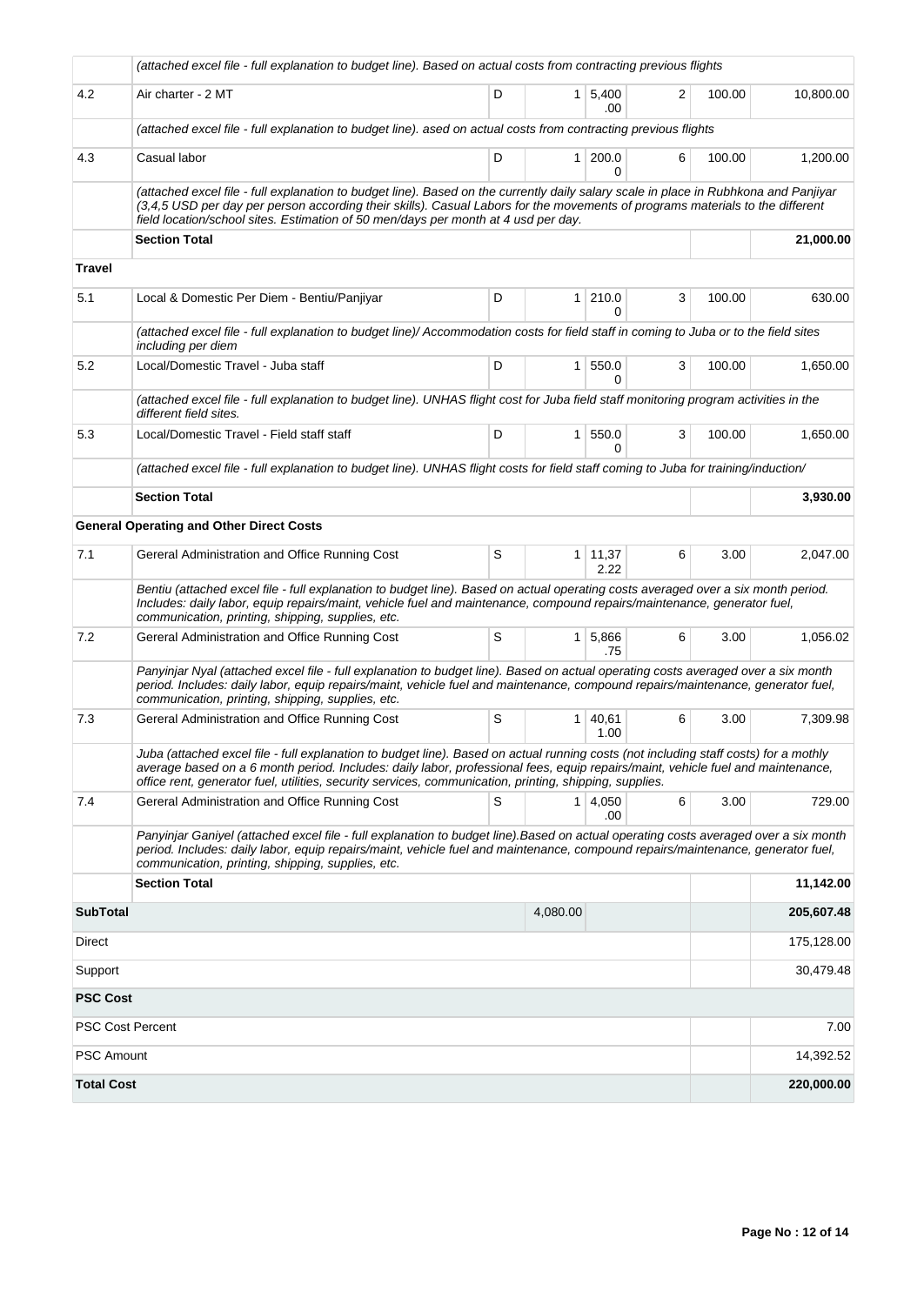# **Project Locations**

| <b>Location</b>    | <b>Estimated</b><br>percentage<br>of budget<br>for each<br><b>location</b> | <b>Estimated number of beneficiaries</b><br>for each location |              |                         |     | <b>Activity Name</b>                                                                                                                                                                                                                                                                                                                                                                                                                                                                                                                                                                                                                                                                                                                                                                                                                                                                                                                                                                                                                                                                                                                                                                                                                                                                                                                                                                                                                                                                                                                                                            |
|--------------------|----------------------------------------------------------------------------|---------------------------------------------------------------|--------------|-------------------------|-----|---------------------------------------------------------------------------------------------------------------------------------------------------------------------------------------------------------------------------------------------------------------------------------------------------------------------------------------------------------------------------------------------------------------------------------------------------------------------------------------------------------------------------------------------------------------------------------------------------------------------------------------------------------------------------------------------------------------------------------------------------------------------------------------------------------------------------------------------------------------------------------------------------------------------------------------------------------------------------------------------------------------------------------------------------------------------------------------------------------------------------------------------------------------------------------------------------------------------------------------------------------------------------------------------------------------------------------------------------------------------------------------------------------------------------------------------------------------------------------------------------------------------------------------------------------------------------------|
|                    |                                                                            | Men                                                           | <b>Women</b> | <b>Boys Girls Total</b> |     |                                                                                                                                                                                                                                                                                                                                                                                                                                                                                                                                                                                                                                                                                                                                                                                                                                                                                                                                                                                                                                                                                                                                                                                                                                                                                                                                                                                                                                                                                                                                                                                 |
| Unity -> Panyijiar | 80                                                                         | 80                                                            |              | 360 1,660 1,840         |     | 3,940 Activity 1.1.1 : 7 on-site cooking facilities<br>established as school kitchens in 7 schools<br>Activity 1.1.2 : Community mobilization and<br>training for PTA, school management, local<br>administration on the importance of attendance<br>and school feeding<br>Activity 1.1.3 : 200 PTA and teachers trained on<br>provision of hot cooked meals and hygiene<br>practices<br>Activity 1.1.4 : 4,000 children will receive food at<br>school<br>Activity 1.2.1 : Establish 7 demonstration plots in<br>7 different schools<br>Activity 1.2.2 : Conduct 14 trainings on<br>sustainable cultivation within targeted schools<br>Activity 1.2.3 : Information, Education, and<br>Communication materials on cultivation, nutrition<br>and school feeding disseminated<br>Activity 2.1.1 : Demonstrations detailing new<br>cooking methods and recipes held in schools,<br>targeting adolescent girls in particular.<br>Activity 3.1.1 : Interactive sessions with pupils to<br>design signboards, posters, wall-writing, T-shirts<br>that highlight the importance of child protection,<br>hygiene, health, nutrition and combating GBV<br>Activity 3.1.2 : Community mobilization sessions<br>on girls education and GBV held<br>Activity 3.1.3 : Training of PTA, teachers on<br>holding group discussions on child protection,<br>hygiene, health, nutrition and GBV<br>Activity 3.1.4 : Interactive sessions with pupils<br>and teachers to develop songs, dances and<br>street shows to cover the topics of child<br>protection, hygiene, health, nutrition and GBV |
| Unity -> Rubkona   | 20                                                                         | 20                                                            | 140          | 240                     | 260 | 660 Activity 1.1.1 : 7 on-site cooking facilities<br>established as school kitchens in 7 schools<br>Activity 1.1.2 : Community mobilization and<br>training for PTA, school management, local<br>administration on the importance of attendance<br>and school feeding<br>Activity 1.1.3 : 200 PTA and teachers trained on<br>provision of hot cooked meals and hygiene<br>practices<br>Activity 1.1.4 : 4,000 children will receive food at<br>school<br>Activity 1.2.1 : Establish 7 demonstration plots in<br>7 different schools<br>Activity 1.2.2 : Conduct 14 trainings on<br>sustainable cultivation within targeted schools<br>Activity 1.2.3 : Information, Education, and<br>Communication materials on cultivation, nutrition<br>and school feeding disseminated<br>Activity 2.1.1 : Demonstrations detailing new<br>cooking methods and recipes held in schools,<br>targeting adolescent girls in particular.<br>Activity 3.1.1 : Interactive sessions with pupils to<br>design signboards, posters, wall-writing, T-shirts<br>that highlight the importance of child protection,<br>hygiene, health, nutrition and combating GBV<br>Activity 3.1.2 : Community mobilization sessions<br>on girls education and GBV held<br>Activity 3.1.3 : Training of PTA, teachers on<br>holding group discussions on child protection,<br>hygiene, health, nutrition and GBV<br>Activity 3.1.4 : Interactive sessions with pupils<br>and teachers to develop songs, dances and<br>street shows to cover the topics of child<br>protection, hygiene, health, nutrition and GBV   |